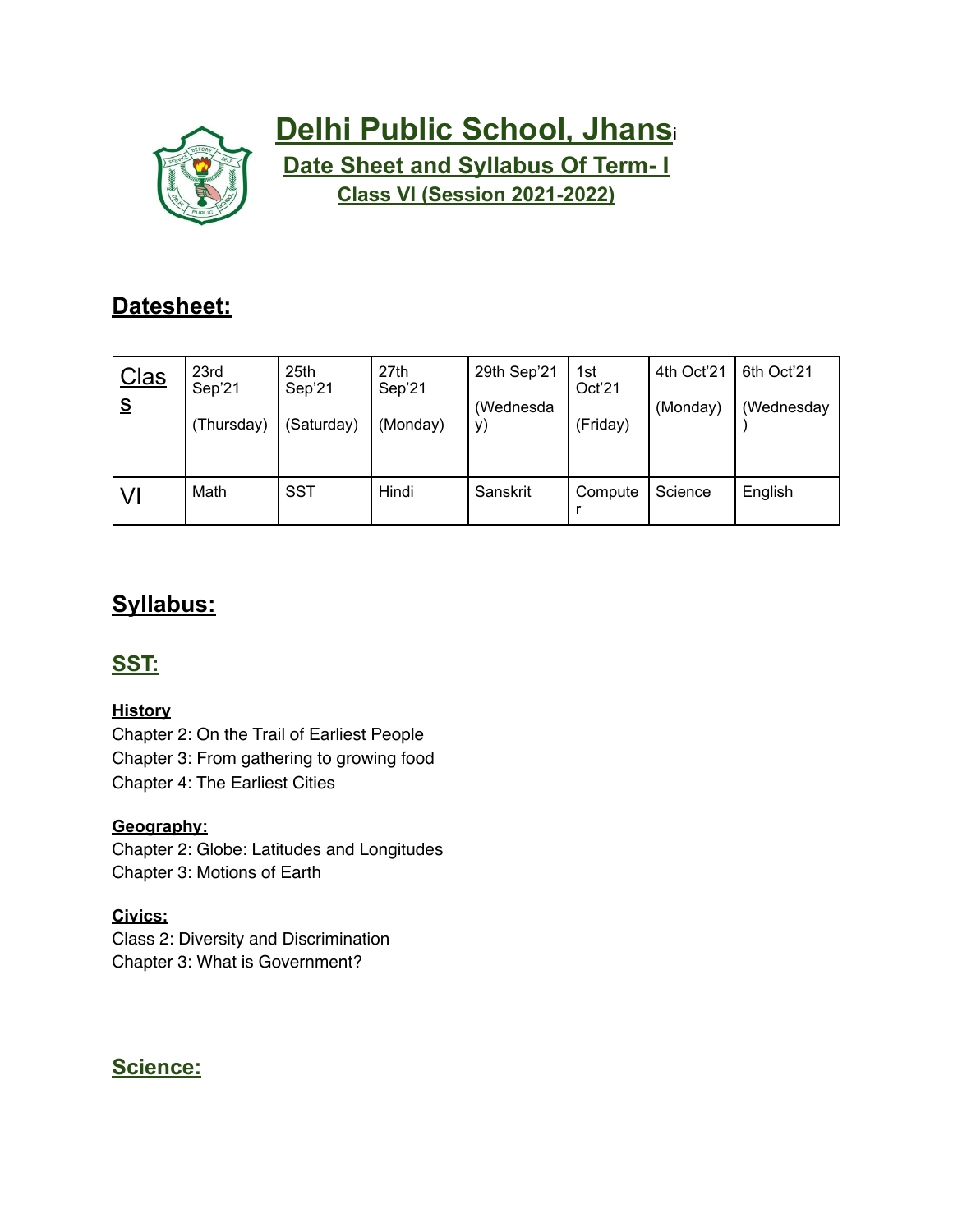Chapter 1: Food: Where Does It Come From? Chapter 2: Components of Food Chapter 3: Fibre to Fabric Chapter 4: Sorting Materials and Groups Chapter 5: Separation of Substances Chapter 6: Changes Around Us Chapter 7: Getting to Know Plants Chapter 8: Body Movement

#### **Math:**

Chapter 2 :Whole Numbers

Chapter 3: Playing with numbers

Chapter 4: Basic geometrical Ideas

Chapter 5: Understanding elementary shapes

Chapter 6: Integers

#### **English:**

#### **Grammar**

Chapter 1: Nouns Chapter 2: Proper noun Chapter 3: Collective and abstract noun Chapter 4: Noun- Number Chapter 5: Noun- Gender Chapter 6: Pronoun Chapter 7: Articles Chapter 8: Adjectives Chapter 9: Adjectives Degrees of comparison

#### **A pact with the sun**

Chapter 1: A tale of two birds Chapter 2: The friendly mongoose Chapter 3: The shepherd's Treasure Chapter 4: The old clock shop Chapter 5: Tansen

#### **Honeysuckle**

Chapter 1: Who did Patrick's homework Poem: A house a home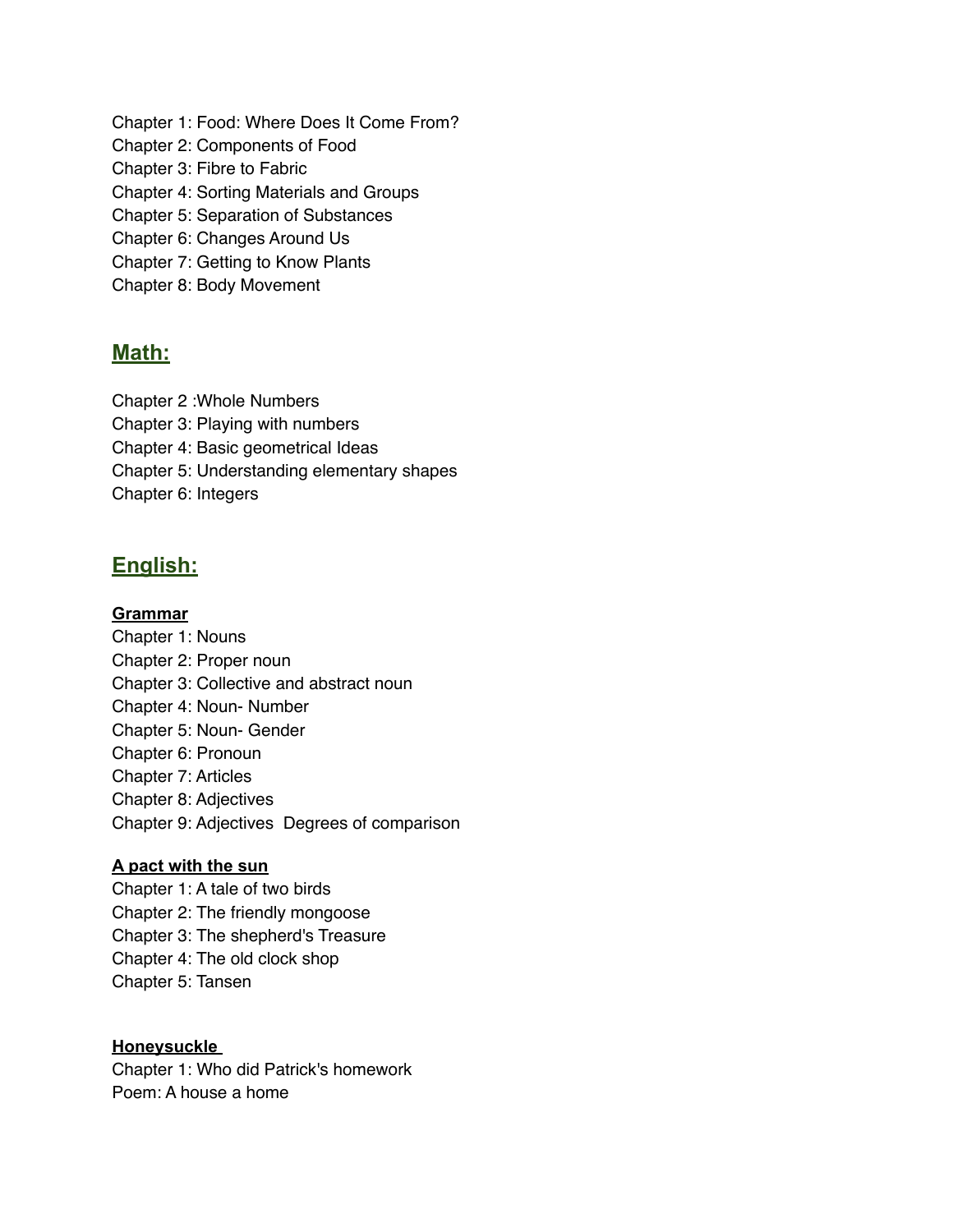Chapter 2: How the Dog found himself a new master Poem: The kite Chapter 3: Taro's reward Poem: The Quarrel Chapter 4: An Indian American women in space Poem: Beauty

**Writing:** Essay and letter

#### **Computer:**

Chapter 1: Computer System Chapter 2: Create and Send Invitation Chapter 4: Create a Spreadsheet in MS Excel Chapter 5: Edit Cell Contents Chapter 6: Format Cell Contents

### **हिंदी:**

#### **हिंदी साहित्य**

पाठ 1-वह चिड़िया जो पाठ 2 -बचपन पाठ 3 -नादान दोस्त पाठ 6- पार नज़र के

#### **हिंदी व्याकरण**

पाठ 1-भाषा ,व्याकरण ,लिपि और हिंदी भाषा पाठ 3 -शब्द विचार पाठ 7 -कारक। अपठित गद्यांश, पत्र एवं निबंध।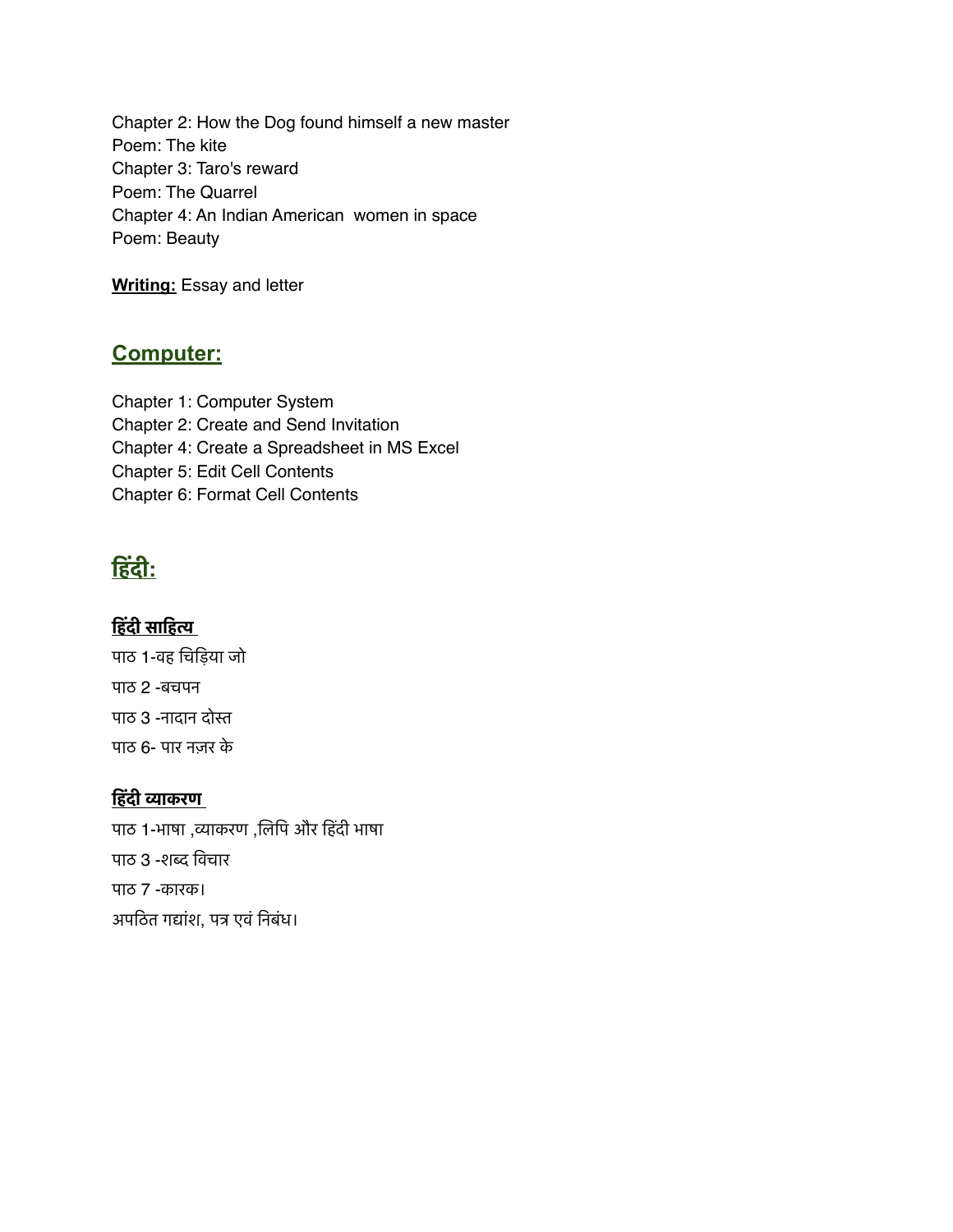# **संस्कृत:**

पाठ- 1शब्द परिचय -1

- पाठ- 2 शब्द परिचय -2
- पाठ- 4 विद्यालय:
- पाठ- 5 वृक्षा :
- पाठ- 6 समुद्रतट:
- पाठ- 7 बकस्य प्रतीकार:

**व्याकरण** -शब्द रूप ,धातु रूप

### -------ALL THE BEST-----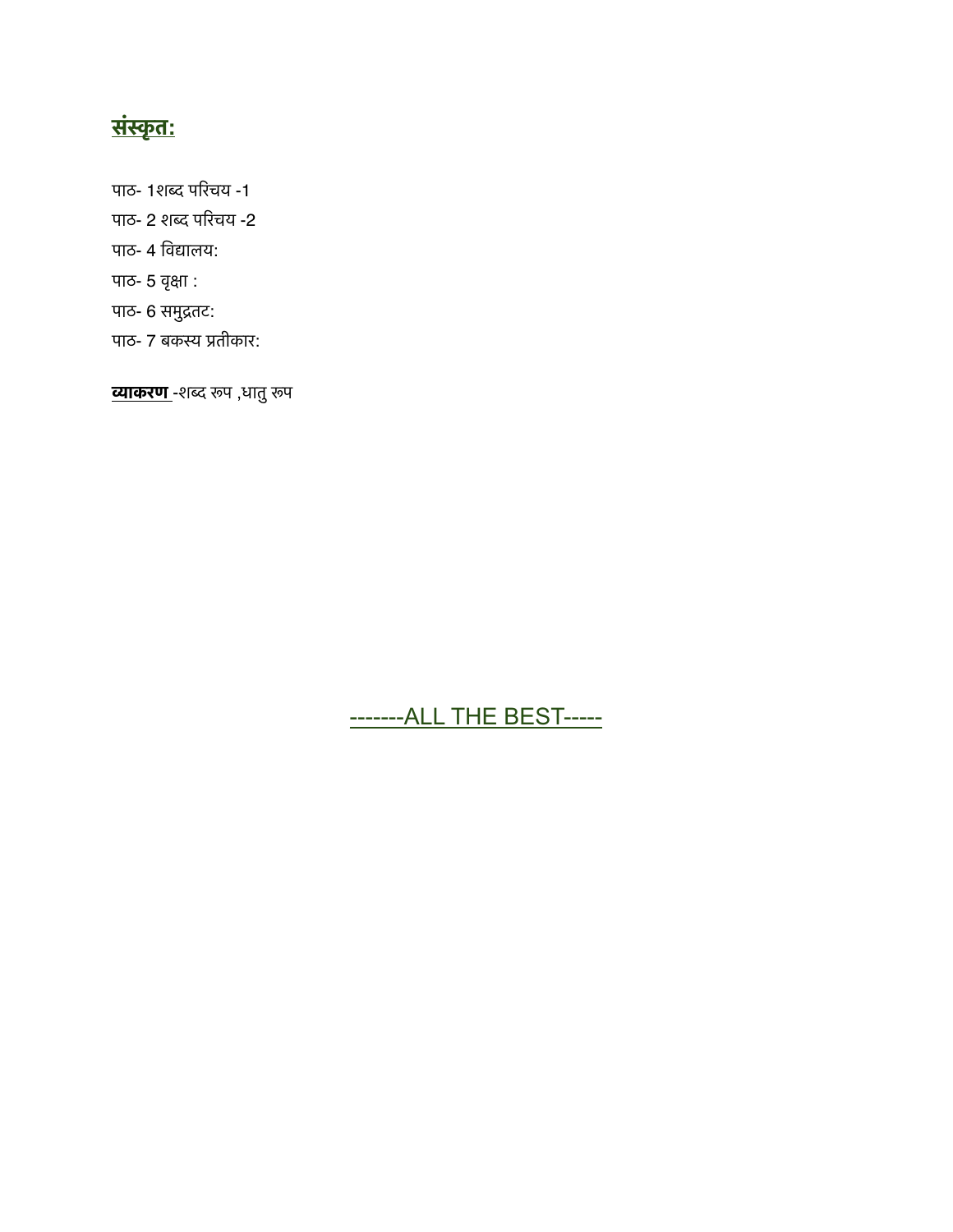Revision Plan Of Class VI

(Month: September, 2021)

# **English:**

| <b>Date</b> | <b>Chapter Name</b>                                                                                                                                                      | <b>Revision and Test (20</b><br><u>marks)</u> |
|-------------|--------------------------------------------------------------------------------------------------------------------------------------------------------------------------|-----------------------------------------------|
| 10 Sept, 21 |                                                                                                                                                                          |                                               |
| 11 Sept, 21 | Chapter 1: A tale of two birds,<br>Chapter 2: The friendly<br>mongoose,<br>Chapter 1: Nouns,<br>Chapter 2: Proper noun and<br>Chapter 3: Collective and<br>Abstract noun | <b>Revision</b>                               |
| 13 Sept, 21 | Chapter 1: A tale of two birds,<br>Chapter 2: The friendly<br>mongoose,<br>Chapter 1: Nouns,<br>Chapter 2: Proper noun and<br>Chapter 3: Collective and<br>Abstract noun | <b>Test</b>                                   |
| 14 Sept, 21 | The shepherd's Treasure, The<br>old clock shop, Tansen, Noun<br>Number, Noun Gender and<br>Pronoun                                                                       | <b>Revision</b>                               |
| 15 Sept, 21 | <b>Na Class</b>                                                                                                                                                          |                                               |
| 16 Sept, 21 | The shepherd's Treasure, The<br>old clock shop, Tansen, Noun<br>Number, Noun Gender and<br>Pronoun                                                                       | <b>Test</b>                                   |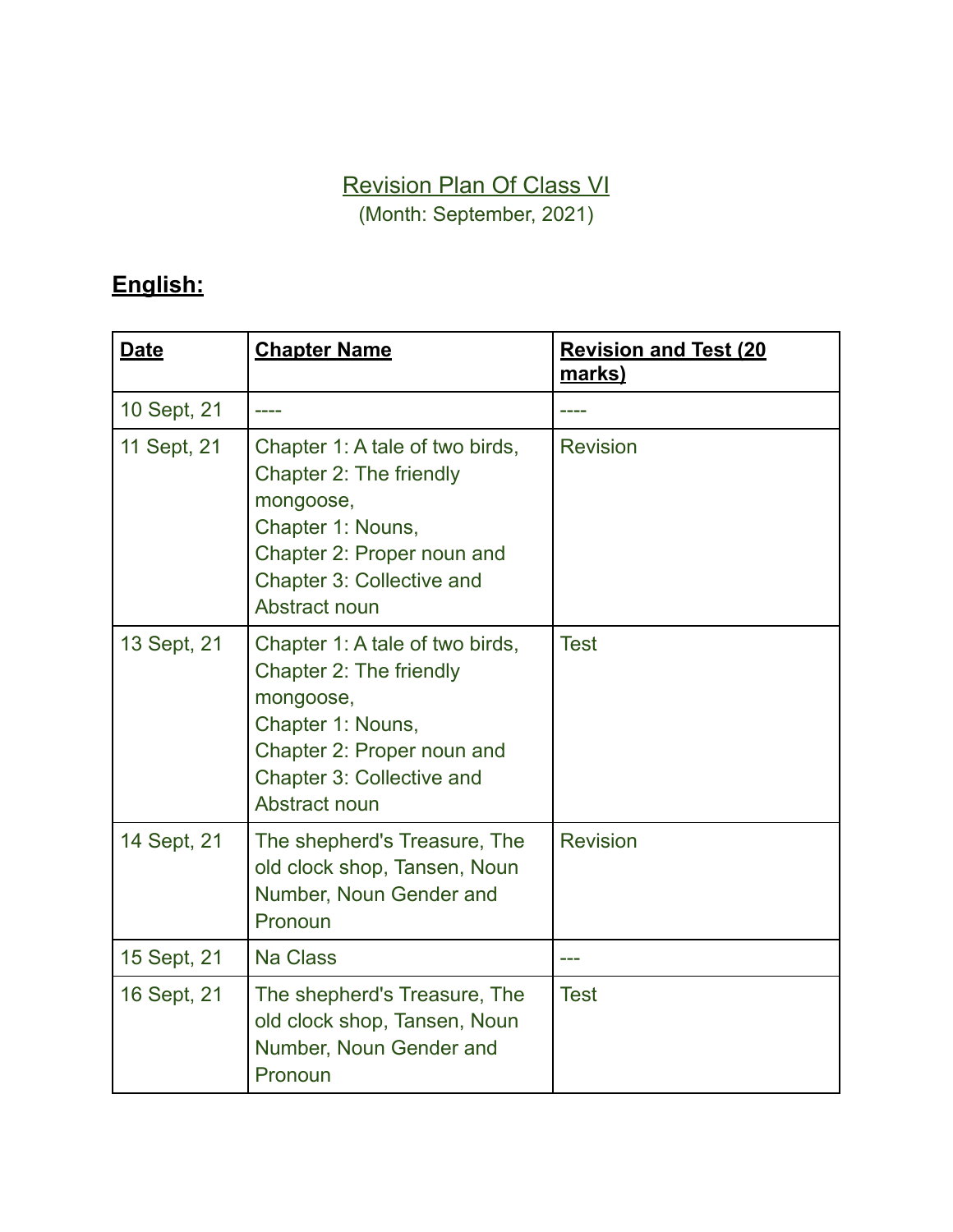| 17 Sept, 21 |                                                                                                                                                                                |                 |
|-------------|--------------------------------------------------------------------------------------------------------------------------------------------------------------------------------|-----------------|
| 18 Sept, 21 | Who did Patrick's homework,<br>How the Dog found himself a<br>new master, Taro's reward, An<br>Indian American women in<br>space (All the Poem associated<br>with the chapter) | <b>Revision</b> |
| 20 Sept, 21 | Who did Patrick's homework,<br>How the Dog found himself a<br>new master, Taro's reward, An<br>Indian American women in<br>space (All the Poem associated<br>with the chapter) | <b>Test</b>     |
| 21 Sept, 21 | Articles, Adjectives and<br>Adjectives Degrees of<br>comparison and letter and<br>essay writing                                                                                | <b>Revision</b> |
| 22 Sept, 21 | Articles, Adjectives and<br>Adjectives Degrees of<br>comparison and letter and<br>essay writing                                                                                | <b>Test</b>     |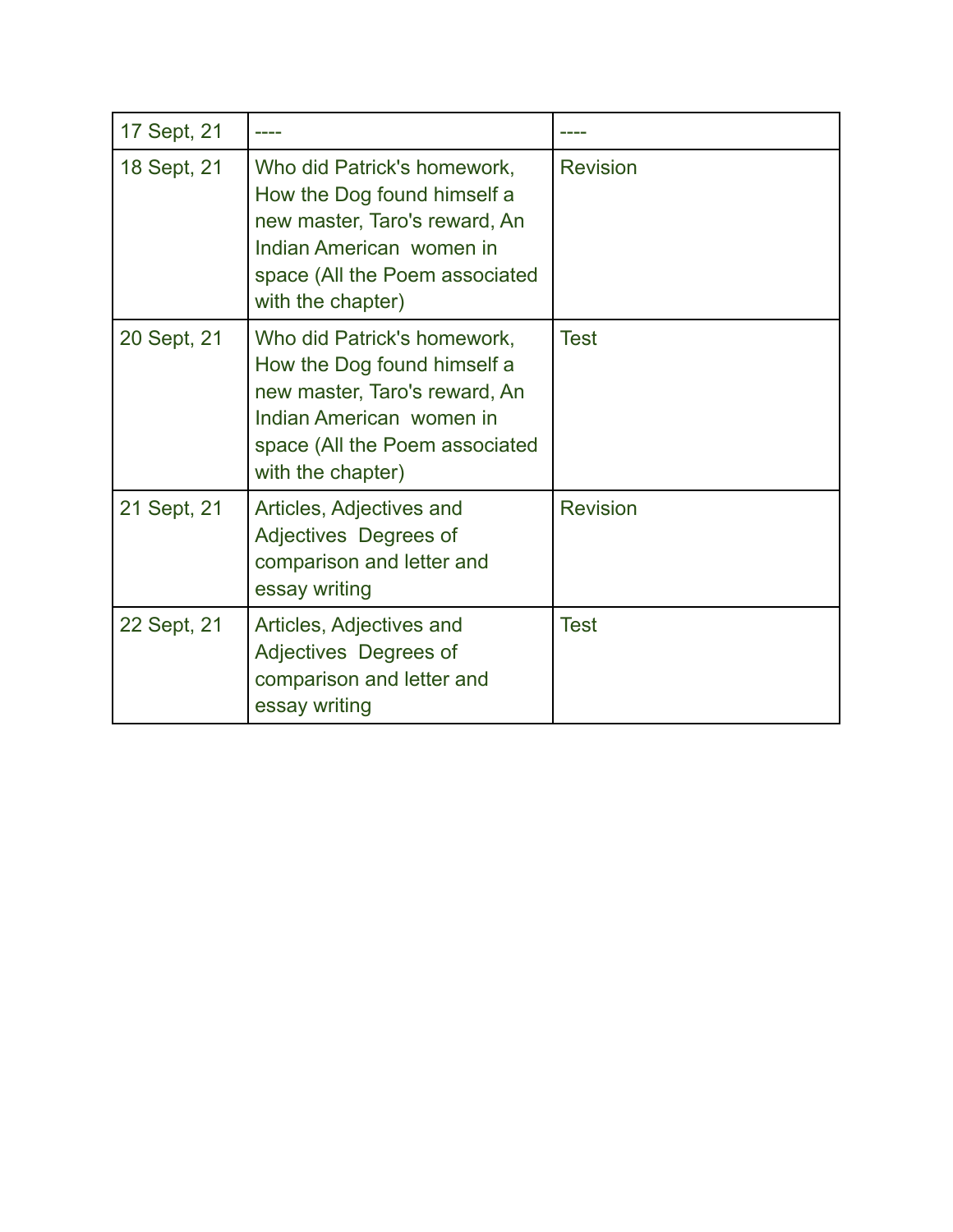## **Science:**

| Date        | <b>Chapter Name</b>                                                                  | <b>Revision and Test (20</b><br>marks) |
|-------------|--------------------------------------------------------------------------------------|----------------------------------------|
| 10 Sept, 21 | Chapter 1: Food: Where Does It<br>Come From?<br><b>Chapter 2: Components of Food</b> | <b>Revision</b>                        |
| 11 Sept, 21 | Chapter 1: Food: Where Does It<br>Come From?<br><b>Chapter 2: Components of Food</b> | <b>Test</b>                            |
| 13 Sept, 21 | Chapter 3: Fibre to Fabric<br><b>Chapter 4: Sorting Materials</b><br>and Groups      | <b>Revision</b>                        |
| 14 Sept, 21 | Chapter 3: Fibre to Fabric<br><b>Chapter 4: Sorting Materials</b><br>and Groups      | <b>Test</b>                            |
| 15 Sept, 21 | Chapter 5: Separation of<br><b>Substances</b><br>Chapter 6: Changes Around Us        | <b>Revision</b>                        |
| 16 Sept, 21 | Chapter 5: Separation of<br><b>Substances</b><br><b>Chapter 6: Changes Around Us</b> | <b>Test</b>                            |
| 17 Sept, 21 | Chapter 7: Getting to Know<br><b>Plants</b><br><b>Chapter 8: Body Movement</b>       | <b>Revision</b>                        |
| 18 Sept, 21 | Chapter 7: Getting to Know<br><b>Plants</b><br><b>Chapter 8: Body Movement</b>       | <b>Test</b>                            |
| 20 Sept, 21 |                                                                                      |                                        |
| 21 Sept, 21 |                                                                                      |                                        |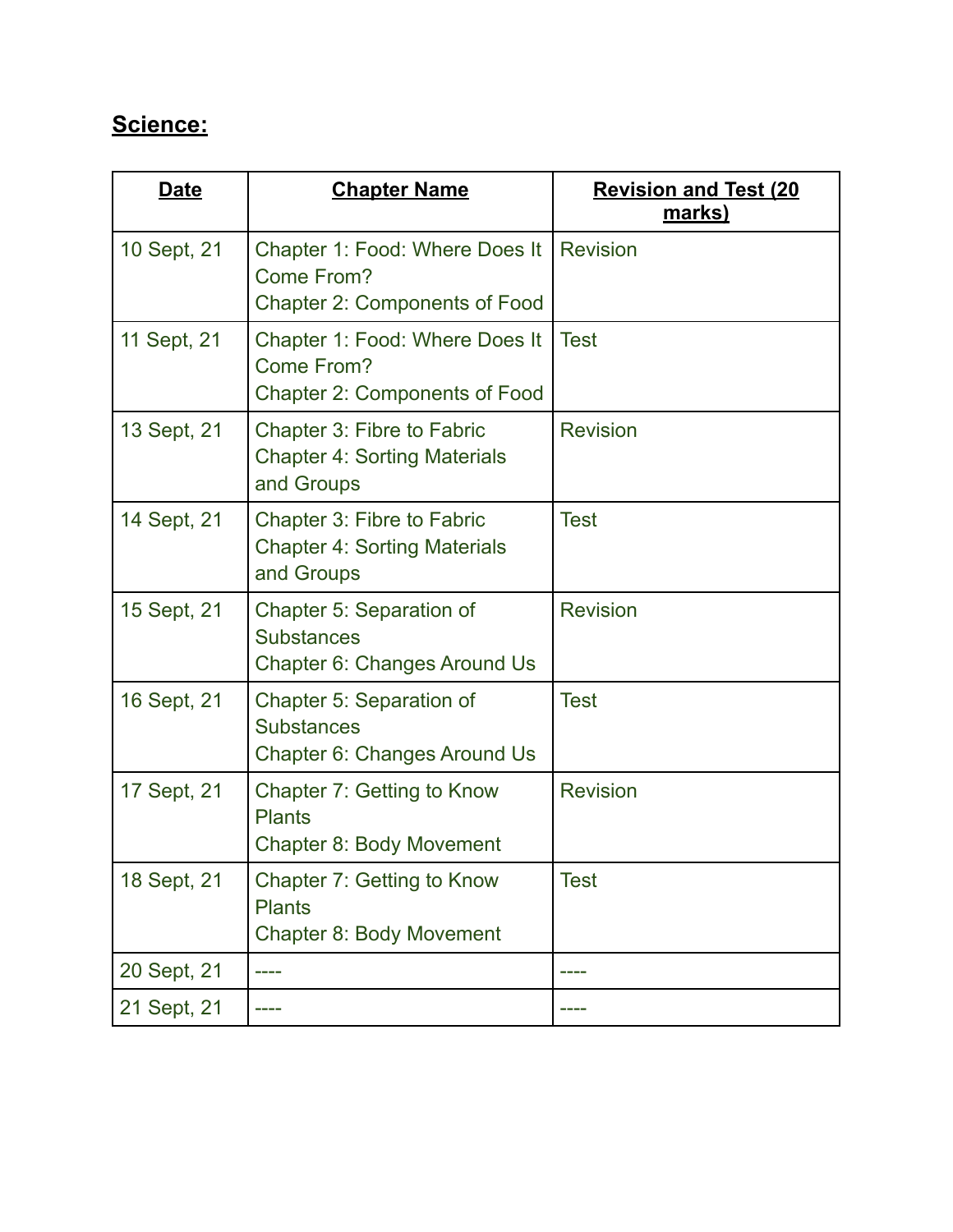# **SST:**

| <b>Date</b> | <b>Chapter Name</b>                                                                                                                           | <b>Revision and Test (20</b><br>marks) |
|-------------|-----------------------------------------------------------------------------------------------------------------------------------------------|----------------------------------------|
| 10 Sept, 21 | Chapter 2: On the Trail of<br><b>Earliest People</b><br>Chapter 3: From gathering to<br>growing food<br><b>Chapter 4: The Earliest Cities</b> | <b>Revision</b>                        |
| 11 Sept, 21 | Chapter 2: On the Trail of<br><b>Earliest People</b><br>Chapter 3: From gathering to<br>growing food<br><b>Chapter 4: The Earliest Cities</b> | <b>Test</b>                            |
| 13 Sept, 21 |                                                                                                                                               |                                        |
| 14 Sept, 21 |                                                                                                                                               |                                        |
| 15 Sept, 21 |                                                                                                                                               |                                        |
| 16 Sept, 21 | Chapter 2: Globe: Latitudes and<br>Longitudes<br><b>Chapter 3: Motions of Earth</b>                                                           | <b>Revision</b>                        |
| 17 Sept, 21 | Chapter 2: Globe: Latitudes and<br>Longitudes<br>Chapter 3: Motions of Earth                                                                  | <b>Test</b>                            |
| 18 Sept, 21 | Class 2: Diversity and<br><b>Discrimination</b><br>Chapter 3: What is<br>Government?                                                          | <b>Revision/Test</b>                   |
| 20 Sept, 21 |                                                                                                                                               |                                        |
| 21 Sept, 21 |                                                                                                                                               |                                        |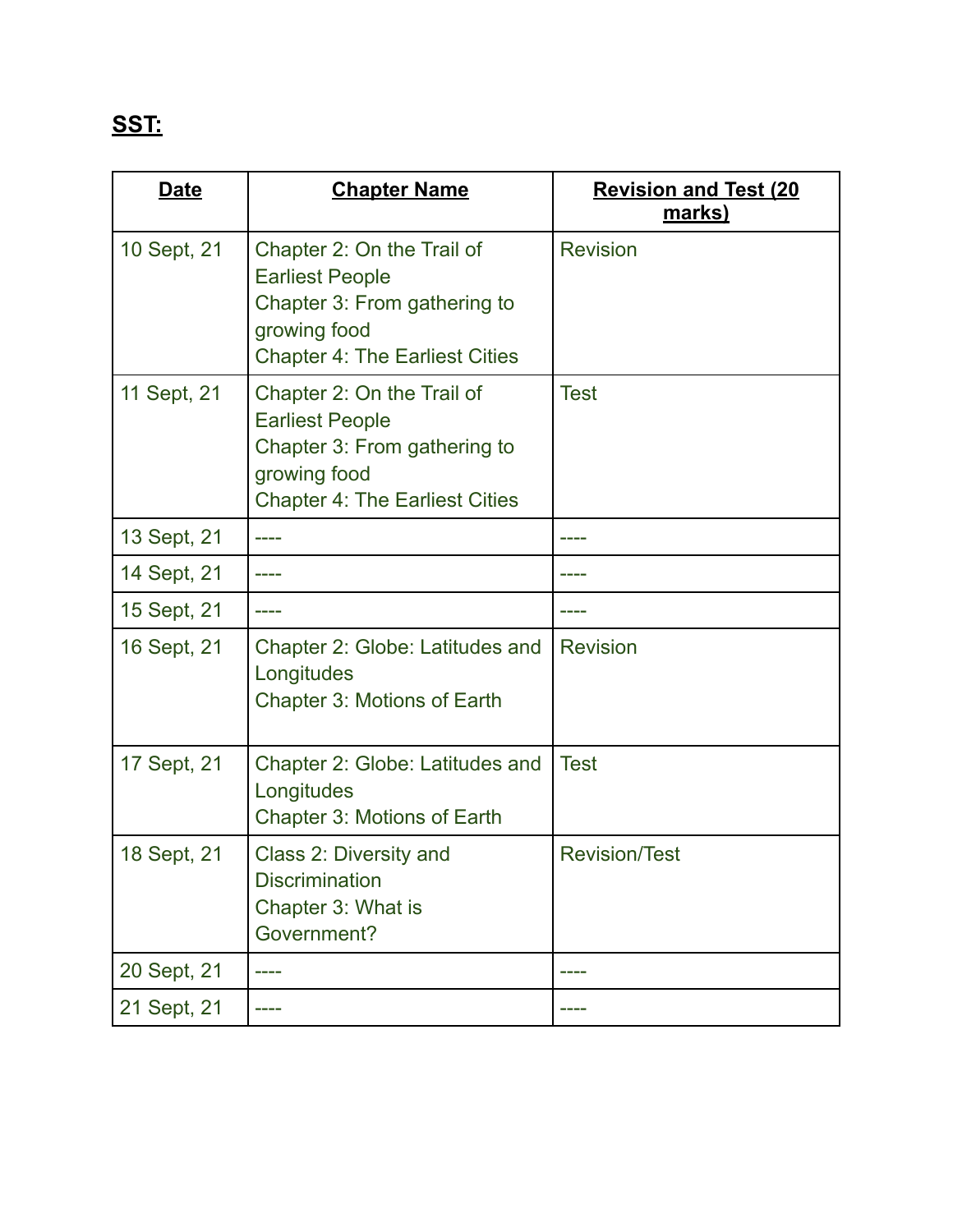# **Math:**

| <b>Date</b> | <b>Chapter Name</b>                           | <b>Revision and Test (20)</b><br><u>marks)</u> |
|-------------|-----------------------------------------------|------------------------------------------------|
| 10 Sept, 21 | <b>Chapter 2: Whole Numbers</b>               | <b>Revision</b>                                |
| 11 Sept, 21 | <b>Chapter 2: Whole Numbers</b>               | <b>Test</b>                                    |
| 13 Sept, 21 | Chapter 3: Playing with<br>numbers            | <b>Revision</b>                                |
| 14 Sept, 21 | Chapter 3: Playing with<br>numbers            | Test                                           |
| 15 Sept, 21 | Chapter 4: Basic geometrical<br><b>Ideas</b>  | <b>Revision</b>                                |
| 16 Sept, 21 | Chapter 4: Basic geometrical<br><b>Ideas</b>  | <b>Test</b>                                    |
| 17 Sept, 21 | Chapter 5: Understanding<br>elementary shapes | <b>Revision</b>                                |
| 18 Sept, 21 | Chapter 5: Understanding<br>elementary shapes | <b>Test</b>                                    |
| 20 Sept, 21 | Chapter 6: Integers                           | <b>Revision</b>                                |
| 21 Sept, 21 | Chapter 6: Integers                           | <b>Test</b>                                    |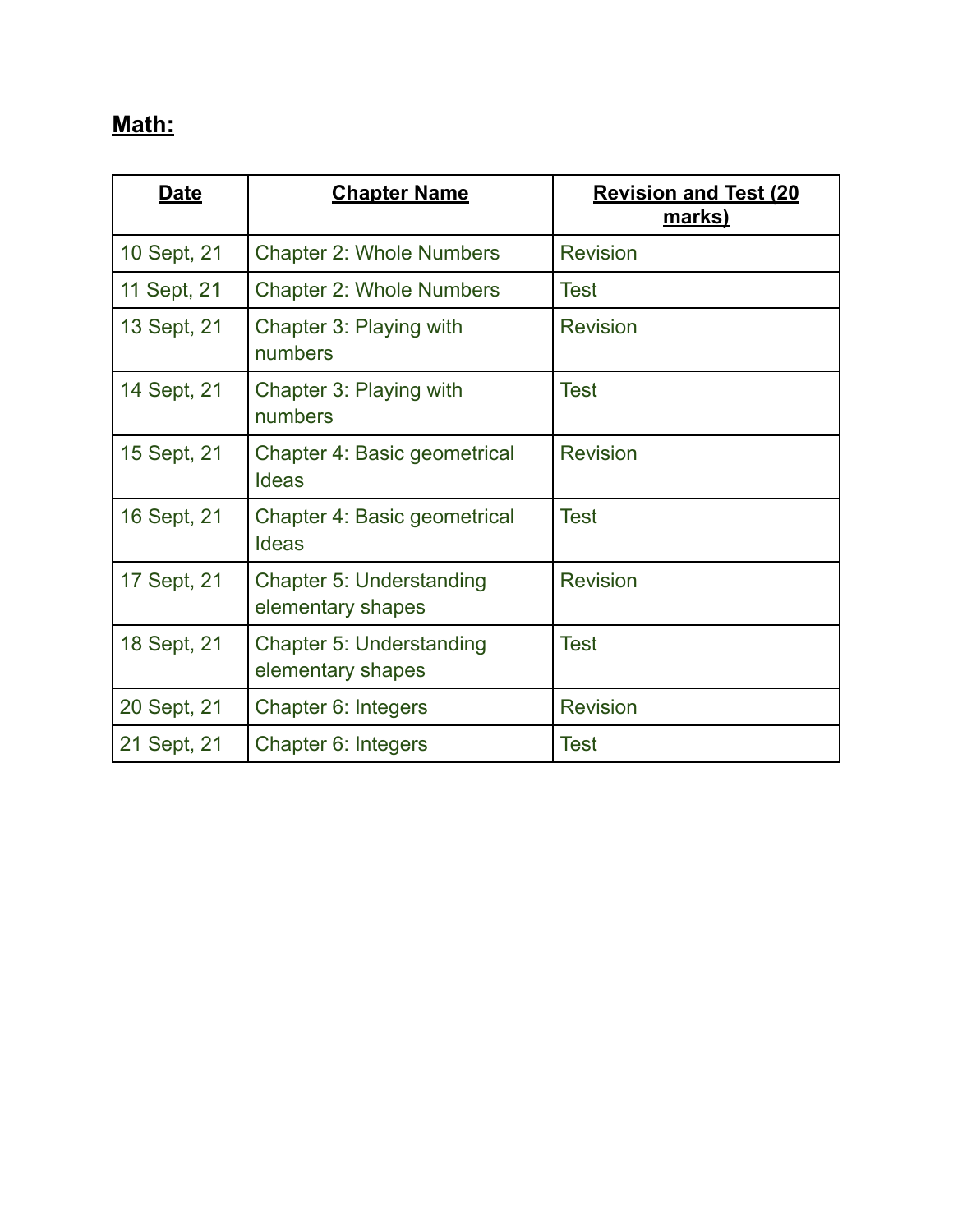# **Computer:**

| Date        | <b>Chapter Name</b>                                                                                                                 | <b>Revision and Test (20</b><br>marks) |
|-------------|-------------------------------------------------------------------------------------------------------------------------------------|----------------------------------------|
| 10 Sept, 21 |                                                                                                                                     |                                        |
| 11 Sept, 21 |                                                                                                                                     |                                        |
| 13 Sept, 21 |                                                                                                                                     |                                        |
| 14 Sept, 21 |                                                                                                                                     |                                        |
| 15 Sept, 21 |                                                                                                                                     |                                        |
| 16 Sept, 21 |                                                                                                                                     |                                        |
| 17 Sept, 21 |                                                                                                                                     |                                        |
| 18 Sept, 21 |                                                                                                                                     |                                        |
| 20 Sept, 21 | <b>Chapter 1: Computer System</b><br><b>Chapter 2: Create and Send</b><br>Invitation                                                | <b>Revision and Test</b>               |
| 21 Sept, 21 | Chapter 4: Create a<br>Spreadsheet in MS Excel<br><b>Chapter 5: Edit Cell Contents</b><br>Chapter 6: Format Cell<br><b>Contents</b> | <b>Revision and Test</b>               |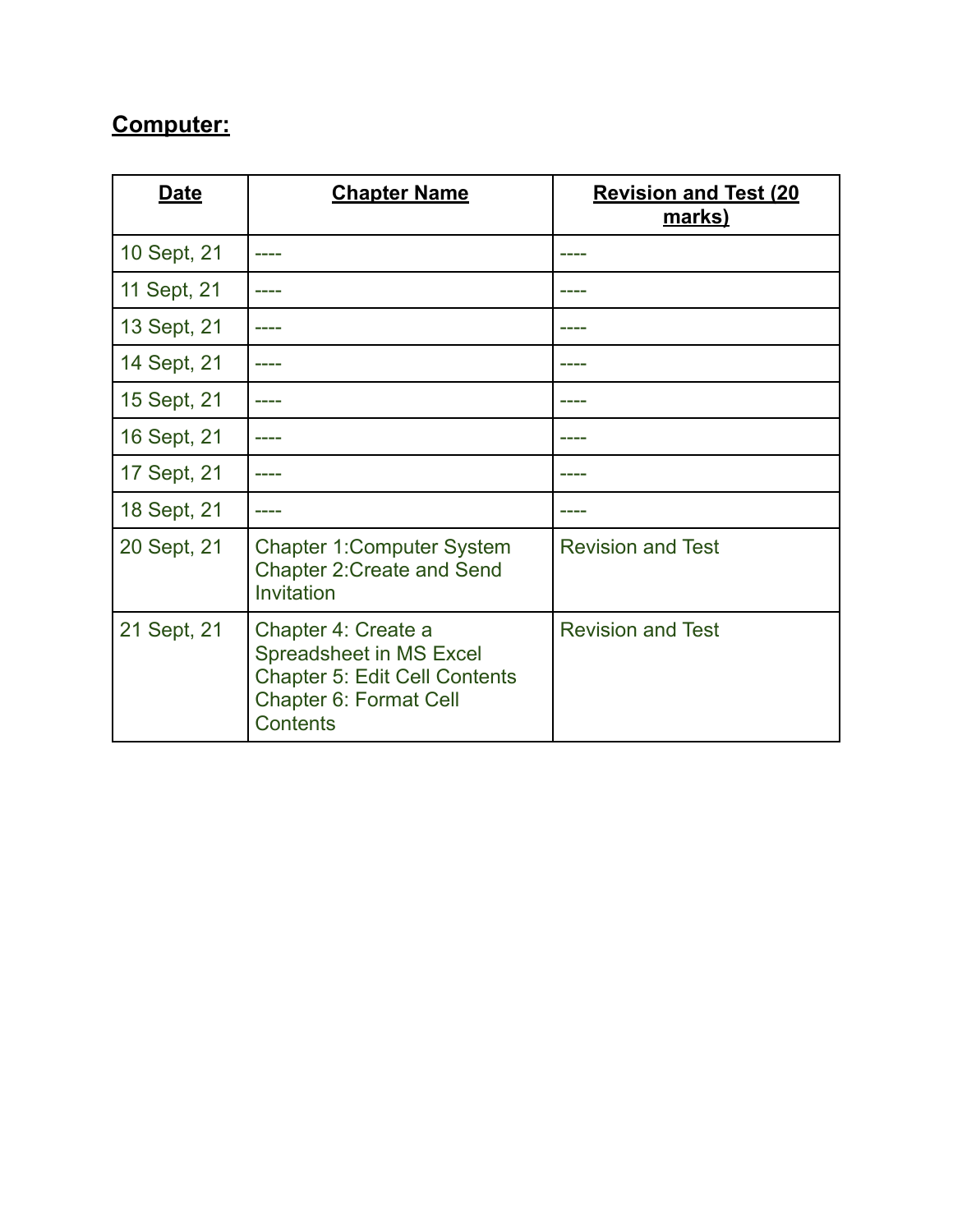# **Hindi:**

| <b>Date</b> | <b>Chapter Name</b>                        | <b>Revision and Test (20</b><br><u>marks)</u> |
|-------------|--------------------------------------------|-----------------------------------------------|
| 10 Sept, 21 | पाठ 1 वह चिडिया जो                         | पुनरावृति ,टेस्ट                              |
| 11 Sept, 21 | पाठ 2 बचपन                                 | पुनरावृति ,टेस्ट                              |
| 13 Sept, 21 | पाठ 3 नादान दोस्त                          | पुनरावृति ,टेस्ट                              |
| 14 Sept, 21 | पाठ 6 पार नज़र के                          | पुनरावृति ,टेस्ट                              |
| 15 Sept, 21 |                                            |                                               |
| 16 Sept, 21 |                                            |                                               |
| 17 Sept, 21 | पाठ 1 भाषा, व्याकरण ,लिपि और हिंदी<br>भाषा | पुनरावृति ,टेस्ट                              |
|             |                                            |                                               |
| 18 Sept, 21 | पाठ 3 शब्द विचार                           | पुनरावृति ,टेस्ट                              |
| 20 Sept, 21 | पाठ 7 कारक, अपठित गद्यांश                  | पुनरावृति ,टेस्ट                              |
| 21 Sept, 21 | पत्र, निबंध                                | पुनरावृति ,टेस्ट                              |